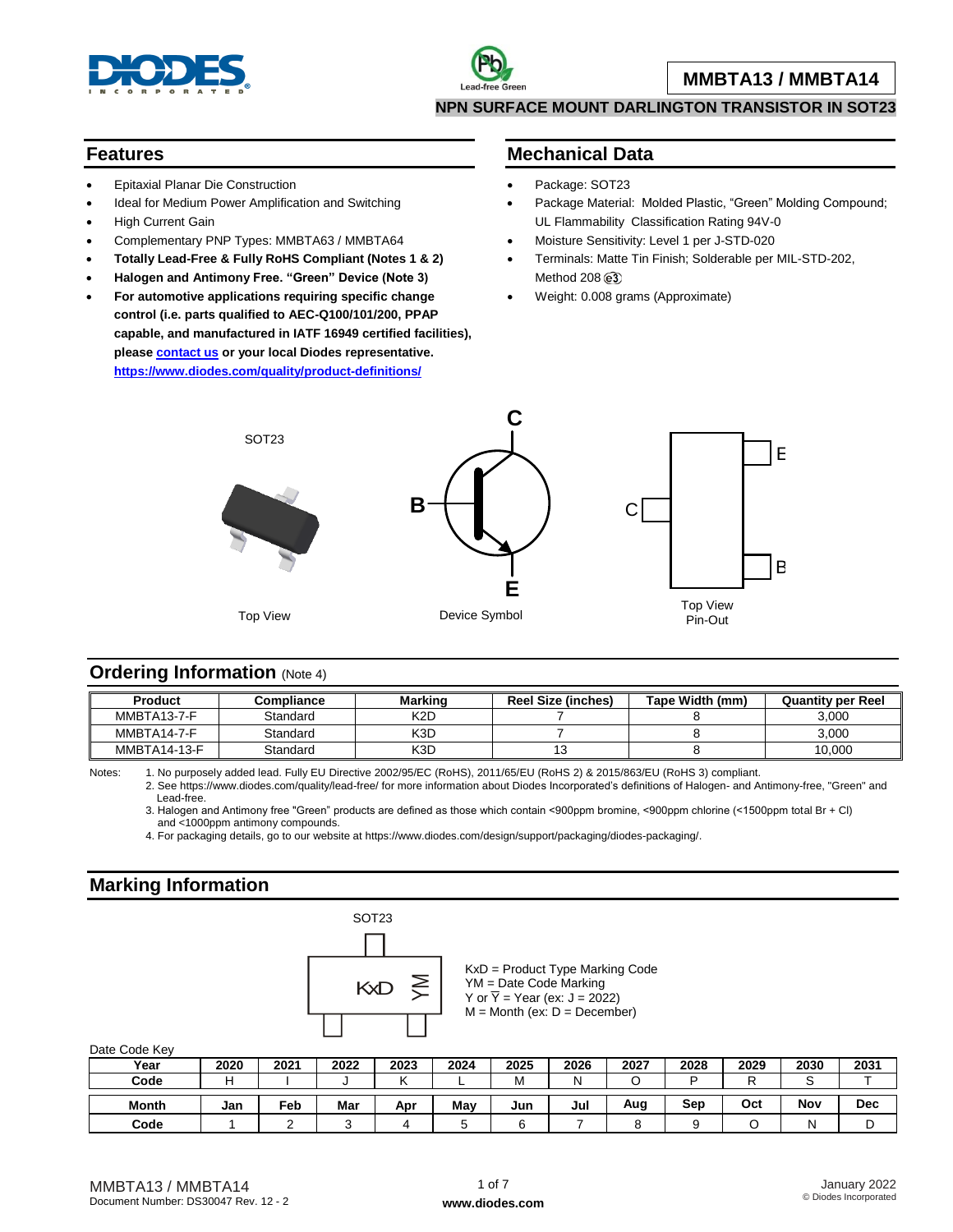

## Absolute Maximum Ratings (@ T<sub>A</sub> = +25°C, unless otherwise specified.)

| <b>Characteristic</b>     | <b>Symbol</b>    | Value | Unit |
|---------------------------|------------------|-------|------|
| Collector-Base Voltage    | V <sub>CBO</sub> | 30    |      |
| Collector-Emitter Voltage | VCEO             | 30    |      |
| Emitter-Base Voltage      | V <sub>EBO</sub> | 10    |      |
| Collector Current         |                  | 300   | mA   |

# **Thermal Characteristics** (@ T<sub>A</sub> = +25°C, unless otherwise specified.)

| <b>Characteristic</b>                   |          | Symbol         | Value           | Unit |
|-----------------------------------------|----------|----------------|-----------------|------|
| Collector Power Dissipation             | (Note 5) | P <sub>D</sub> | 300             | mW   |
| Thermal Resistance, Junction to Ambient | (Note 5) | $R_{0,IA}$     | 417             | °C/W |
| Thermal Resistance, Junction to Leads   | (Note 6) | $R_{0,IL}$     |                 | °C/W |
| Operating and Storage Temperature Range |          | Tj.Tstg        | $-55$ to $+150$ | °C   |

## **ESD Ratings** (Note 7)

| `haracteristic<br>лнан                                  | Svmbo  | Value | Unit | ਾਂ ਾਸਾ Class ਵਿ |
|---------------------------------------------------------|--------|-------|------|-----------------|
| <b>I</b> Elect<br>Machine Model<br>Discharge<br>ostatic | ESD MM | 400   |      |                 |

Notes: 5. For a device mounted on minimum recommended pad layout 1oz copper that is on a single-sided FR-4 PCB; device is measured under still air conditions whilst operating in a steady-state.

6. Thermal resistance from junction to solder-point (at the end of the leads).

7. Refer to JEDEC specification JESD22-A114 and JESD22-A115.

# **Electrical Characteristics** @T<sup>A</sup> = 25°C unless otherwise specified

| <b>Characteristic</b>                        | <b>Symbol</b>                                        | Min                                 | Typ. | Max | Unit | <b>Test Condition</b>                                                                                                                              |
|----------------------------------------------|------------------------------------------------------|-------------------------------------|------|-----|------|----------------------------------------------------------------------------------------------------------------------------------------------------|
| <b>OFF CHARACTERISTICS</b>                   |                                                      |                                     |      |     |      |                                                                                                                                                    |
| Collector-Emitter Breakdown Voltage (Note 8) |                                                      | 30                                  |      |     | V    | $I_C = 100 \mu A \text{ V}_{BE} = 0 \text{V}$                                                                                                      |
| <b>Collector Cut-Off Current</b>             | <b>ICBO</b>                                          |                                     |      | 100 | nA   | $V_{CB} = 30V, IE = 0$                                                                                                                             |
| <b>Emitter Cutoff Current</b>                | <b>IEBO</b>                                          |                                     |      | 100 | nA   | $V_{FB} = 10V$ , $I_C = 0$                                                                                                                         |
| ON CHARACTERISTICS (Note 8)                  |                                                      |                                     |      |     |      |                                                                                                                                                    |
| <b>IDC Current Gain</b>                      | MMBTA13<br>MMBTA14<br>$h_{FE}$<br>MMBTA13<br>MMBTA14 | 5.000<br>10,000<br>10,000<br>20,000 |      |     |      | $I_C = 10mA$ , $V_{CE} = 5.0V$<br>$I_C = 10 \text{mA}$ , $V_{CF} = 5.0 \text{V}$<br>$IC = 100mA$ , $VCE = 5.0V$<br>$I_C = 100$ mA, $V_{CE} = 5.0V$ |
| <b>Collector-Emitter Saturation Voltage</b>  | $V_{CE(sat)}$                                        |                                     |      | 1.5 | V    | $I_C = 100 \text{mA}$ , $I_B = 100 \mu \text{A}$                                                                                                   |
| <b>Base-Emitter Saturation Voltage</b>       | $V_{BE(sat)}$                                        |                                     |      | 2.0 | V    | $I_C = 100mA$ , $V_{CE} = 5.0V$                                                                                                                    |
| <b>SMALL SIGNAL CHARACTERISTICS</b>          |                                                      |                                     |      |     |      |                                                                                                                                                    |
| Output Capacitance                           | C <sub>obo</sub>                                     |                                     | 8.0  |     | pF   | $V_{CB} = 10V$ , f = 1.0MHz, $I_E = 0$                                                                                                             |
| Input Capacitance                            | C <sub>ibo</sub>                                     |                                     | 15   |     | pF   | $V_{EB} = 0.5V$ , f = 1.0MHz, $I_C = 0$                                                                                                            |
| <b>Transition Frequency</b>                  | fτ                                                   | 125                                 |      |     | MHz  | $V_{CE} = 5.0V$ , $I_C = 10mA$ , $f = 100MHz$                                                                                                      |

Note: 8. Measured under pulsed conditions. Pulse width ≤ 300µs. Duty cycle ≤ 2%.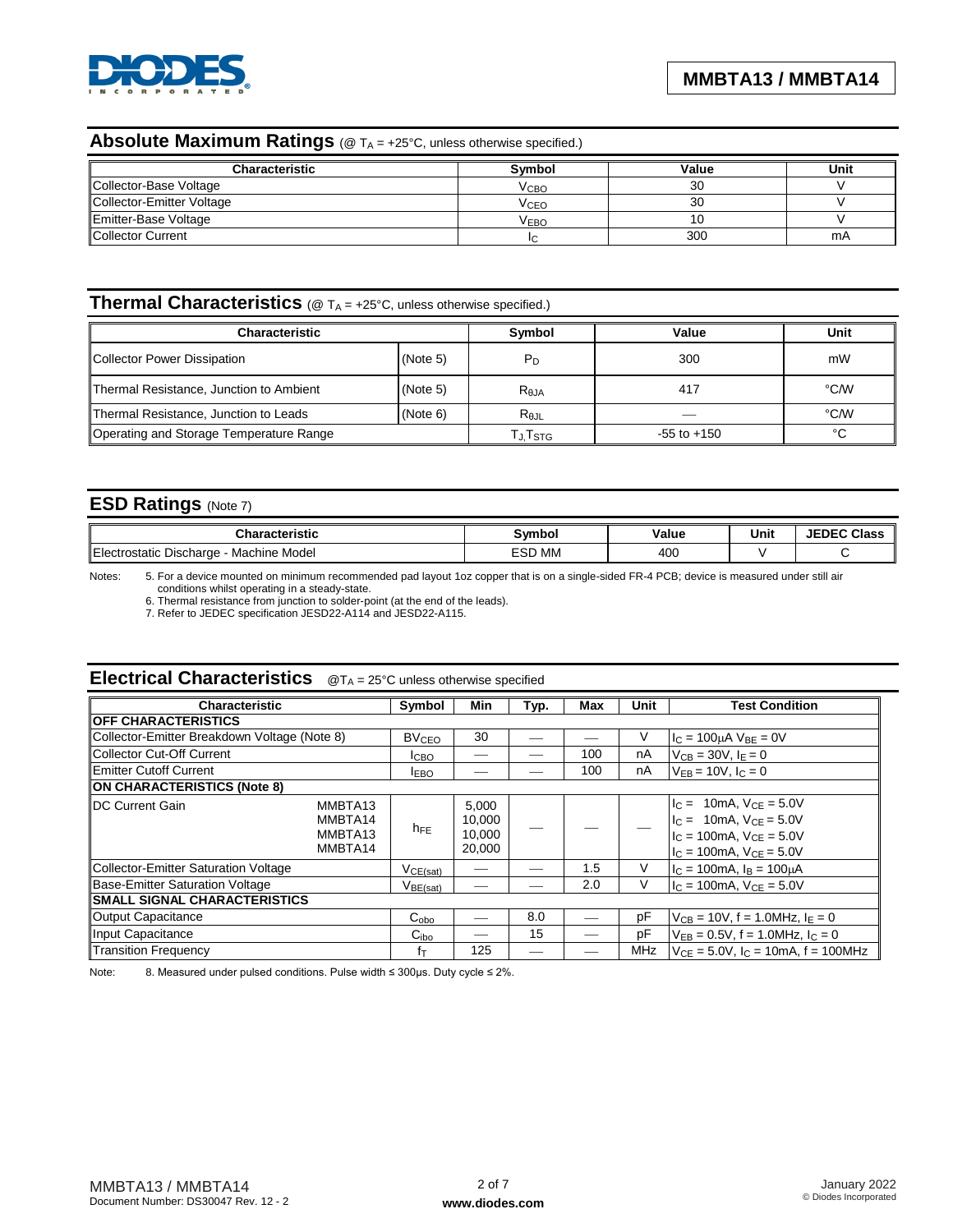



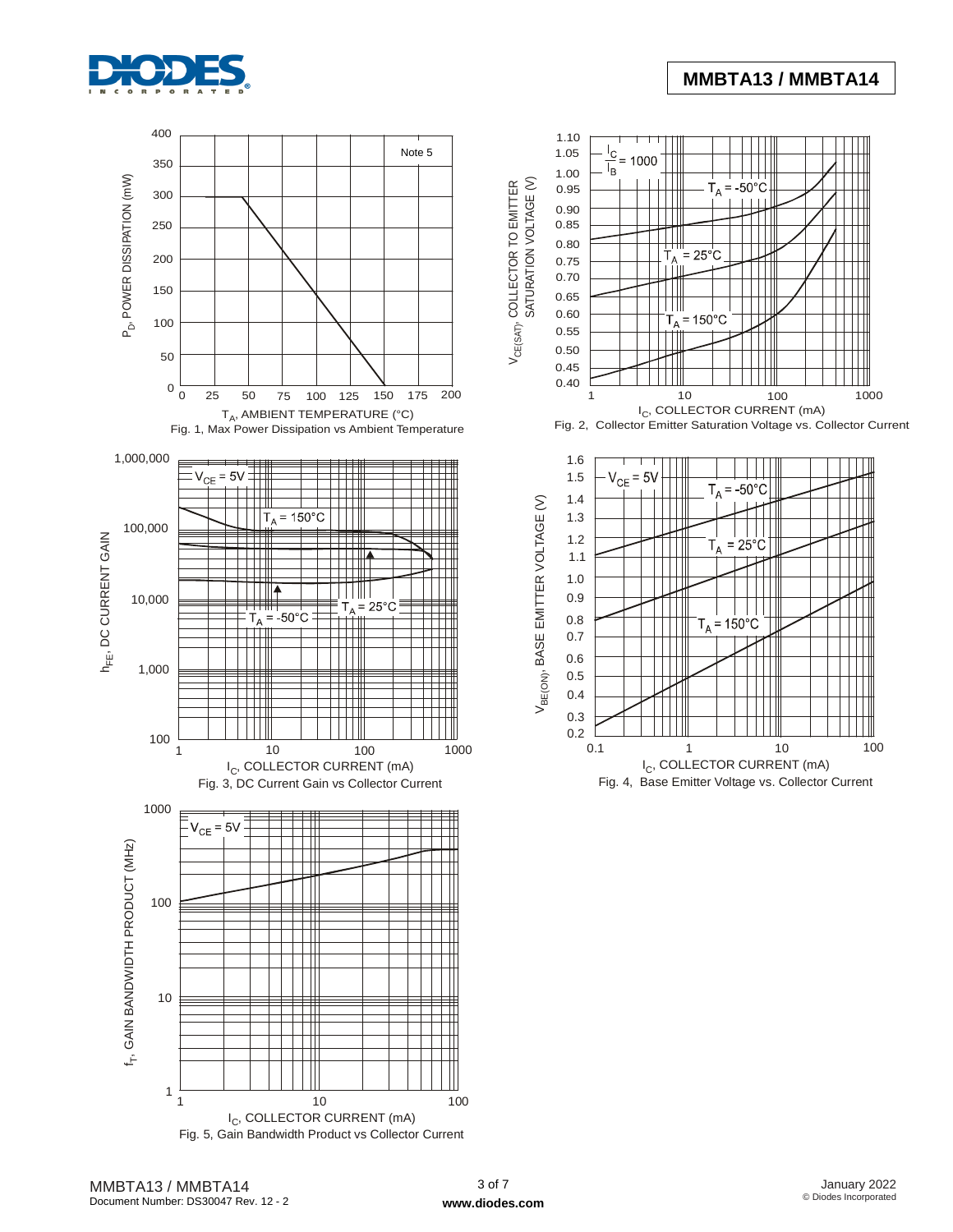

# **Package Outline Dimensions**

Please see https://www.diodes.com/design/support/packaging/diodes-packaging/ for the latest version.



|     | <b>SOT23</b>  |       |            |  |  |  |  |
|-----|---------------|-------|------------|--|--|--|--|
| Dim | Min           | Max   | <b>Typ</b> |  |  |  |  |
| A   | 0.37          | 0.51  | 0.40       |  |  |  |  |
| в   | 1.20          | 1.40  | 1.30       |  |  |  |  |
| C   | 2.30          | 2.50  | 2.40       |  |  |  |  |
| D   | 0.89          | 1.03  | 0.915      |  |  |  |  |
| F   | 0.45          | 0.60  | 0.535      |  |  |  |  |
| G   | 1.78          | 2.05  | 1.83       |  |  |  |  |
| н   | 2.80          | 3.00  | 2.90       |  |  |  |  |
| J   | 0.013         | 0.10  | 0.05       |  |  |  |  |
| Κ   | 0.890         | 1.00  | 0.975      |  |  |  |  |
| K1  | 0.903         | 1.10  | 1.025      |  |  |  |  |
| L   | 0.45          | 0.61  | 0.55       |  |  |  |  |
| L1  | 0.25          | 0.55  | 0.40       |  |  |  |  |
| М   | 0.085         | 0.150 | 0.110      |  |  |  |  |
| a   | 0°            | 8°    |            |  |  |  |  |
| ΔI  | Dimensions in |       |            |  |  |  |  |

# **Suggested Pad Layout**

Please see https://www.diodes.com/design/support/packaging/diodes-packaging/ for the latest version.



**SOT23**

| <b>Dimensions</b> | Value (in mm) |
|-------------------|---------------|
| r                 | 2.0           |
|                   | 0.8           |
| Χ1                | 1.35          |
|                   | 0.9           |
|                   | 2.9           |